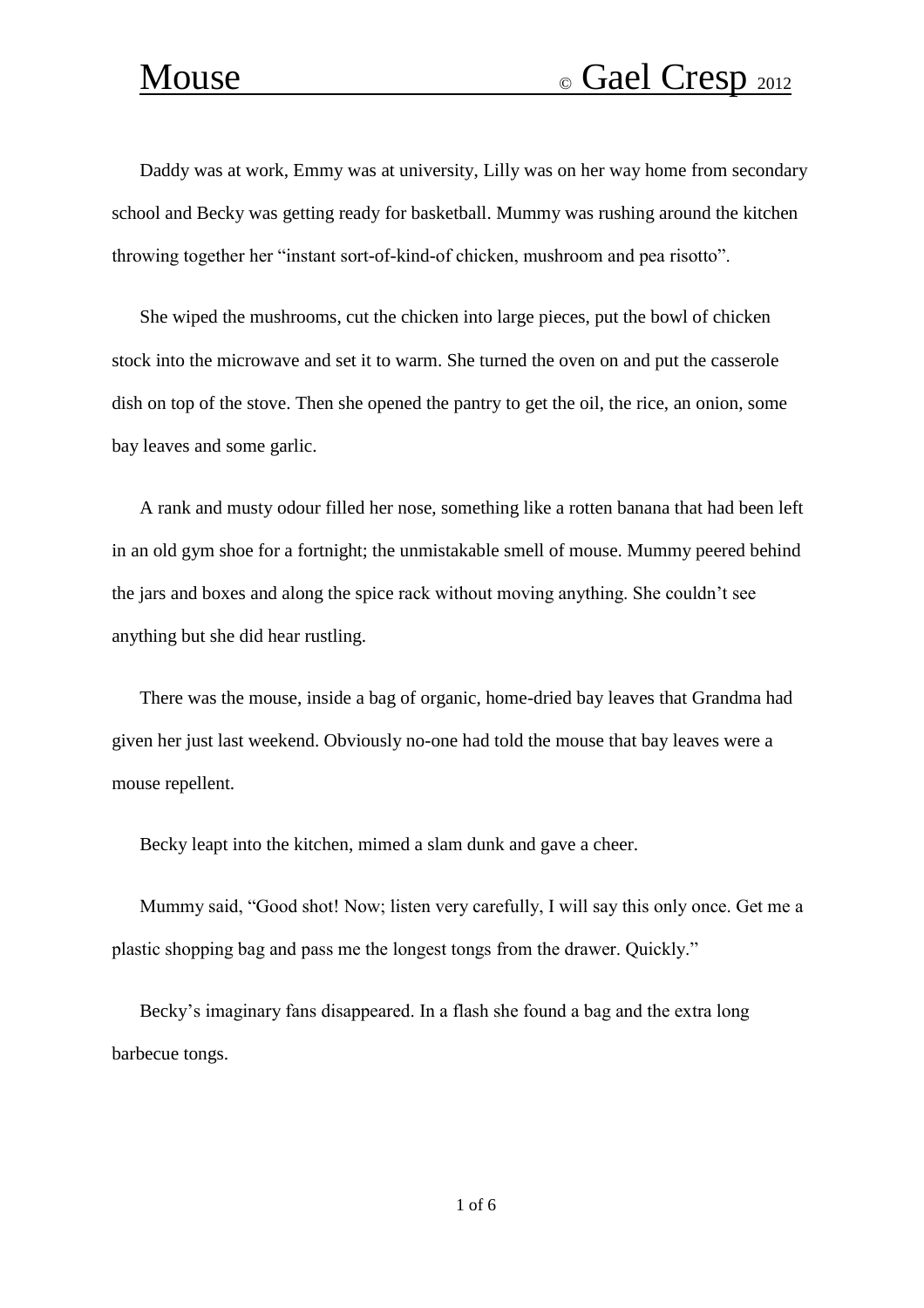## Mouse

"Give me the tongs," said Mummy. "Hold out the bag so that it's open. I'm going to put something into it. If you scream I will hang you on the clothes line by your ears. It is important that you don't scream or drop the bag."

Becky held out the bag, her eyes wide. "What is it?" Her voice quavered. Mummy reached into the pantry with the long tongs, picked up the bag of organic, home dried bay leaves AND the mouse, dropped them into the shopping bag then, with her other hand, gathered the shopping bag from Becky's hand, holding it closed.

Becky did not scream.

"Excellent work," exclaimed Mummy as she tied a tight knot in the top of the supermarket bag. "Now I need an empty ice-cream container and its lid plus a dinner plate." Becky reached into a cupboard and got an empty Hokey-Pokey ice-cream box and its lid. The box was yellow and lid was blue. She put it on the bench and opened the drawer to get out a dinner plate.

Mummy put the supermarket bag that held the smaller plastic bag with the organic, homedried bay leaves and the mouse into the ice-cream container, carefully fitted the lid then placed the dinner plate on top. She then pulled the bowl of oranges, mandarins and lemons over and carefully balanced it on the plate.

"There is no way that mouse can escape. You finish getting ready, I'll finish dinner and we should still be in time for the game!"

Mummy chopped the onion and garlic, sautéed it, added the rice and some old shopbrought bay leaves then tipped in the warmed stock all at once.

2 of 6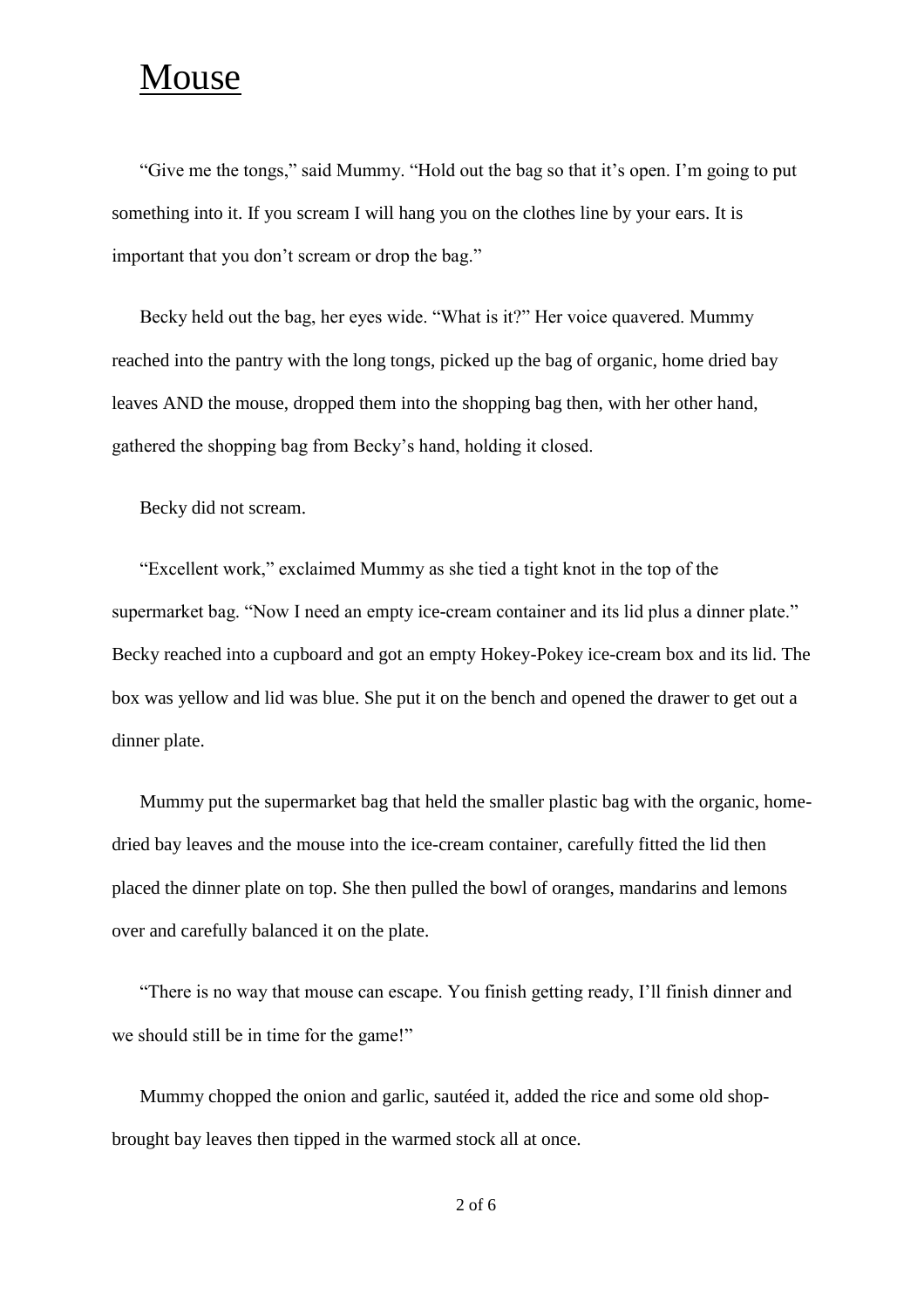When it came to a simmer Mummy tucked the chicken pieces and the whole mushrooms down in the rice, put a lid on the pan, turned off the gas, opened the oven door and, using the oven cloths, carefully put the pan of sort-of-kind-of chicken and mushroom risotto into the oven and closed the door. She adjusted the temperature, washed up the chicken cutting board and the knife, wiped down the onion board and stacked the rest of the dishes on the sink.

"Ready," said Becky as she came in to the kitchen, "How will we get rid of the mouse?"

"That'll be Daddy's pleasure when he gets home," laughed Mummy. "You and I have done our bit." She reached up to the top of the fridge and grabbed the writing pad and pen to make a sign that said (in very large block letters);

### THERE IS A **MOUSE** IN HERE.

### DO NOT OPEN

Mummy and Becky went to basketball. Becky got one two-pointer and two free throws through the goal ring so they were happy even though Becky's team didn't win.

When they arrived home Lilly was in the kitchen looking at the sign.

"What are you going to do with the mouse?" she wanted to know.

"Daddy'll have to deal with it when he gets home," said Becky.

"How'd it get into the ice-cream box?" asked Lilly.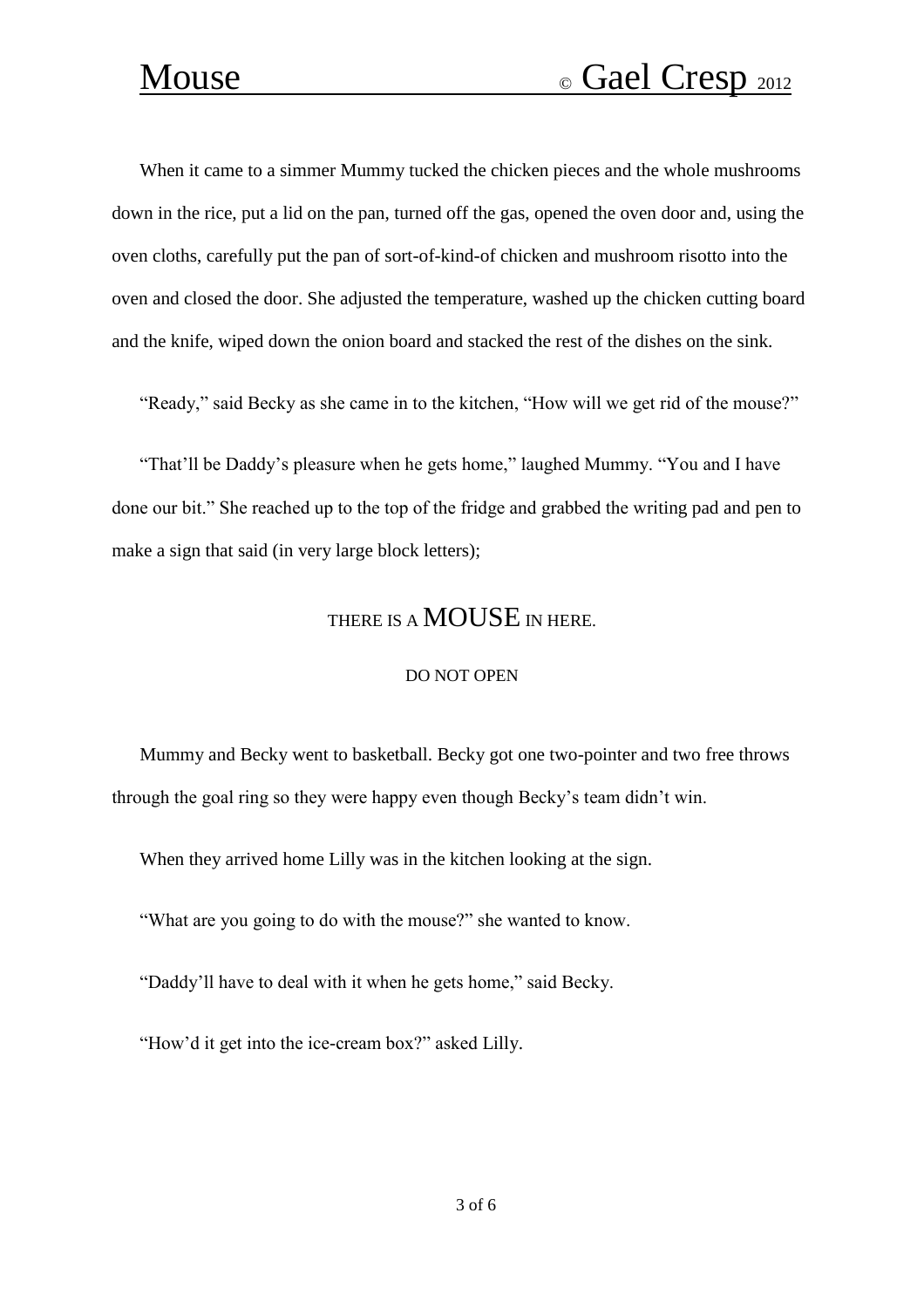### Mouse

"I slid into the kitchen pretending to shoot for goal and all Mummy said was "Good shot" and didn't say *anything* about me sliding on the floor or being in the kitchen without shoes. Then she told me not to scream and to get a plastic bag and the extra long tongs."

"Did she talk in that really calm even voice like she used when the red-bellied black snake was underneath the hammock I was sitting in when we were at Mallacoota?" asked Lilly.

"Yep! I was a bit scared but I held out the plastic bag and Mummy used the tongs to pick up the freezer bag, the mouse and the bay leaves and dropped them all into the bag I was holding. I didn't scream. Then we put it into the ice cream container and balanced the other things on top so that it couldn't escape."

"I want to be part of this story!" Lilly exclaimed. "So I'll kill the mouse!"

"How?" asked Becky. "I know – you could drown it."

"Na, messy. I'll take it outside and drop a brick on it!" replied Lilly.

"Out!" said Mummy as she opened the oven. "I've a vat of boiling fat here!"

"Let's find a brick," said Lilly. She took the torch off the side of the fridge and they turned on the verandah light and went into the back garden where they found an old white brick down the side of the house.

"I'll watch from the dining room window just in case the mouse gets away," said Becky.

Lilly went into the kitchen where Mummy was putting the dinner back into the oven after stirring in the frozen peas.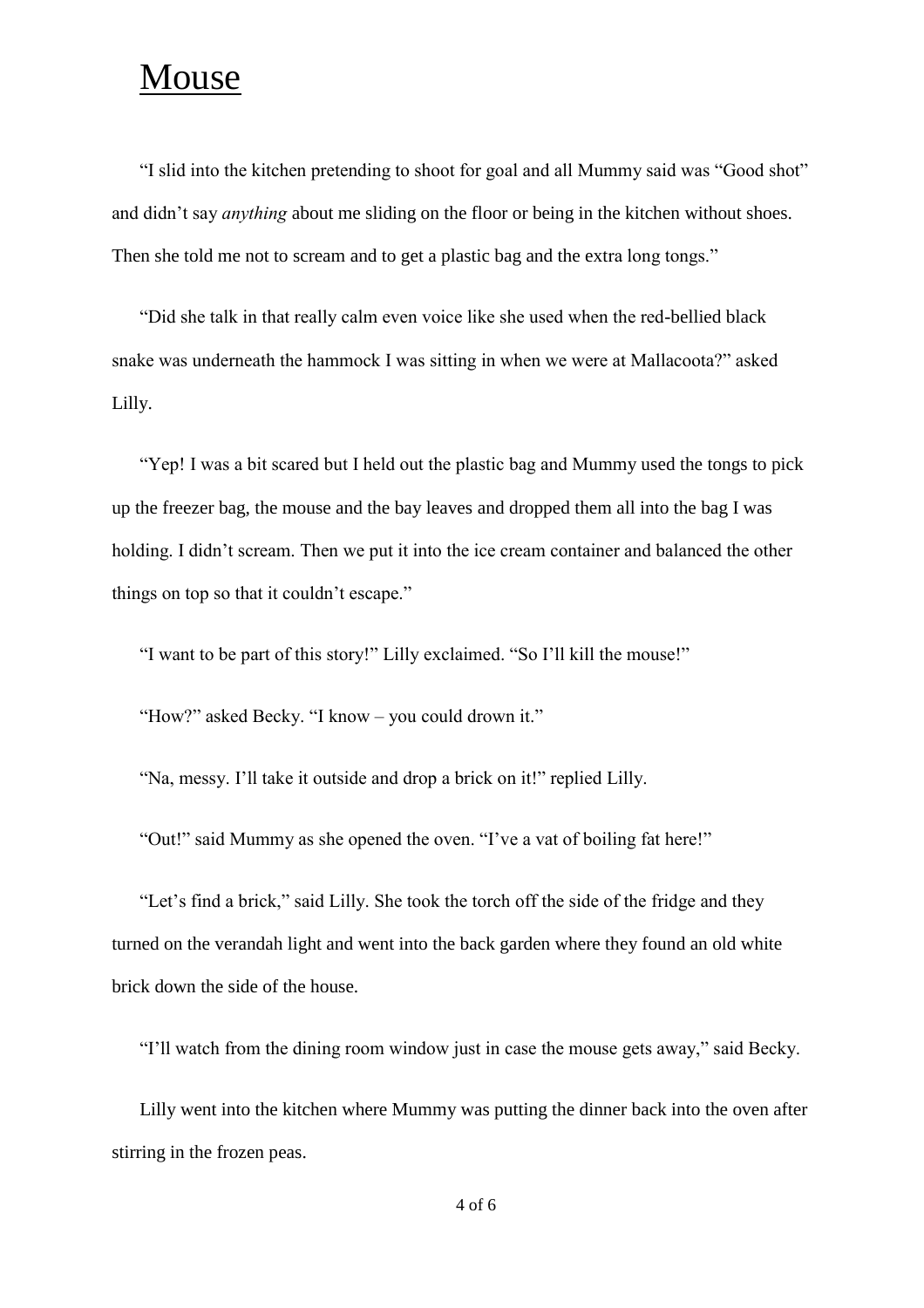"Daddy and Emmy will be back in 10 minutes," she said. "Dinner's in 20 minutes, the table needs to be set and Becky still has to have a shower."

"Won't be long," said Lilly as she carefully lifted off the bowl of fruit and the dinner plate and picked up the ice-cream container and carried it outside. Becky shut the door behind Lilly and the mouse in the bag with the organic, home-dried bay leaves, in the supermarket bag in the yellow and blue Hokey-Pokey ice-cream box and went to the window.

Lilly put the ice-cream box on the concrete, took off the lid and jumped back. The mouse didn't leap out. It didn't even scrabble about in the bag. Lilly took hold of the large knot Mummy had tied and lifted the supermarket bag on to the concrete. Then she picked up the brick and dropped it on to the bag, the organic, home-dried bay leaves and the mouse. The bag split, pop! the brick hit the concrete, bang! and broke in half and Lilly screamed. But the mouse was dead.

Becky laughed. "You screamed Lilly! Clothes line – by your ears!" Then she opened the back door and passed Lilly the dustpan and brush. Lilly brushed the supermarket bag, the small plastic bag with the organic, home-dried bay leaves and the mouse on to the dustpan, tipped them into the garbage bin then threw the ice-cream container and its lid on top. She handed the dustpan and brush to Becky and rushed immediately for the bathroom where she washed her hands with a great deal of soap.

Becky laughed again. "Clothes line by your ears!" she chanted as she went off for her shower.

When Daddy and Emmy came home they were full of stories about the trains, the traffic, the rain and crowds and it wasn't until they were all sitting at the table eating the sort-of-

5 of 6